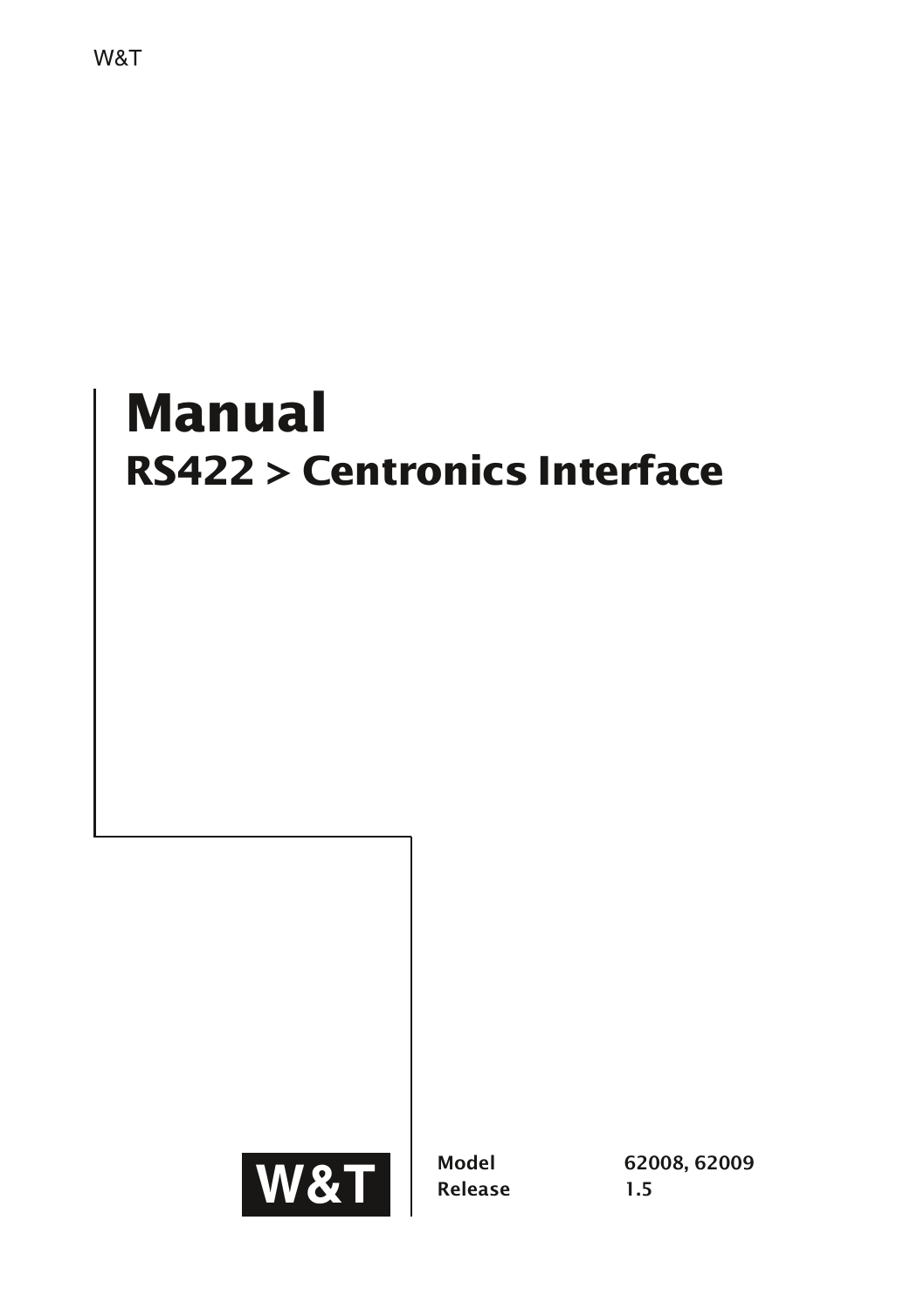© 07/2016 by Wiesemann & Theis GmbH

Subject to errors and changes:

Since we can make mistakes, none of our statements should be used without checking. Please let us know of any mistakes or misunderstandings you are aware of, so that we can recognize and eliminate them quickly.

Perform work on and with W&T products only as described here and only if you have read and understood the manual fully. Unauthorized use can result in hazards. We are not liable for the consequences of unauthorized use. When in doubt, check with us or consult you dealer!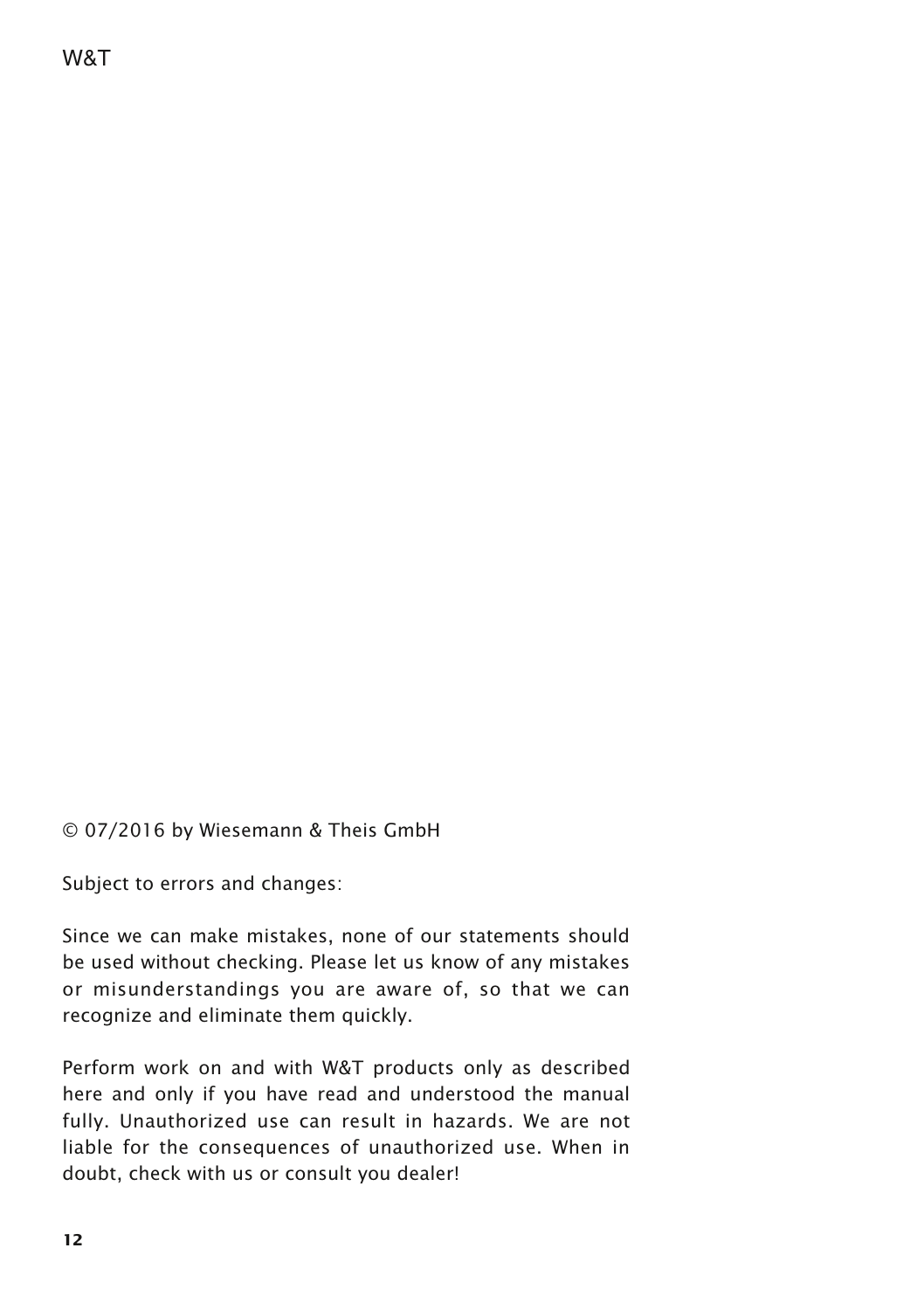# **RS422 > Centronics Interface, 4+4KByte, Model 62008**

## **Function**

Interface 62008 allows you to connect parallel printers or plotters to any data source to a serial RS422 port. Installation requires that the data format of the interfaces be adapted to the format of the data source. The serial parameters can be set either using DIL switches inside the port (see table) or using automatic format detection in "Learn-Mode".

Learn-Mode: To initialize Learn Mode, the button on the side of the interface converter must be actuated when the port turns on. After releasing the button the current setting of the port is output on the connected printer. Following this, approx. 1 page of any desired text should be sent to the interface for the purpose of format detection. The serial parameters which are detected are automatically stored in a nonvolatile EEPROM. The next time the port is activated (button does not need to be pressed), the port carries out its normal function using the newly detected parameters. Learn Mode can be repeated as often as desired.

In normal operation, pressing the button once clears the builtin buffer (Clear). Pressing twice prints out the buffer contents again (Copy).

Handshake: The interface performs hardware handshake and XON/XOFF handshake. The built-in overrun buffer ensures that no data are lost when the computer sends up to 4 KBytes after Handshake Stop.

Code conversion: The interface can convert in either direction between German ASCII and IBM code.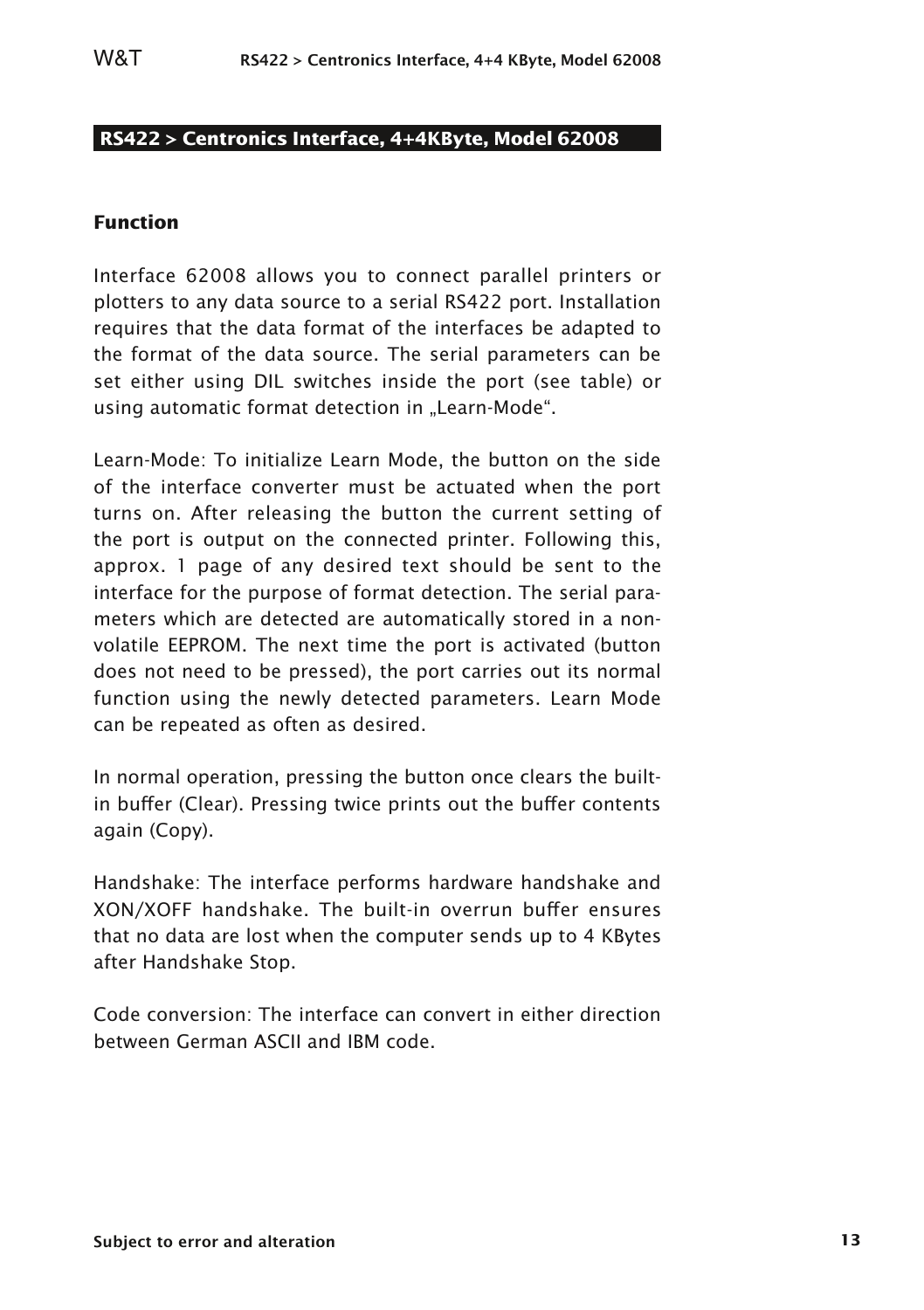# Manually setting the serial parameters

In addition to Learn Mode, the interface allows you to set the serial parameters manually using DIL switches, which are accessible after opening the interface housing. The meaning of the DIL switches is described in the following tables:

| <b>Baud rate</b> | SW <sub>1</sub> | SW <sub>2</sub> | SW3 |
|------------------|-----------------|-----------------|-----|
| 300 Bd           | OFF             | OFF             | OFF |
| 1200 Bd          | ON              | OFF             | OFF |
| 2400 Bd          | OFF             | ON              | OFF |
| 4800 Bd          | ON              | ON              | OFF |
| 9600 Bd          | OFF             | OFF             | ON  |
| 19200 Bd         | ON              | OFF             | ON  |
| 38400 Bd         | OFF             | ON              | ON  |
| 76800 Bd         | ON              | ON              | ON  |

| Data bit | SW <sub>4</sub> |
|----------|-----------------|
| 7 Bit    | ON              |
| 8 Bit    | <b>OFF</b>      |

| <b>Parity</b> | SW <sub>5</sub> | SW <sub>6</sub> |
|---------------|-----------------|-----------------|
| No            | ON              | OFF             |
| Odd           | OFF             | ON              |
| Even          | ON              | ON              |
| Learnmode     | OFF             | OFF             |

| <b>Code Conversion</b> | SW <sub>7</sub> | SW <sub>8</sub> |
|------------------------|-----------------|-----------------|
| no                     | ON              | ON              |
| GRASCH > IRM           | OFF             | ON              |
| IBM > GRASCH           | ON              | OFF             |

# **Handshake**

The Interface uses Hardware handshake and XON/XOFF handshake. To suppress one of these methods, leave the corresponding line unconnected. The built-in Overrun Buffer ensures that no data are lose even when the computer sends up to 4kB of data after the handshake stop.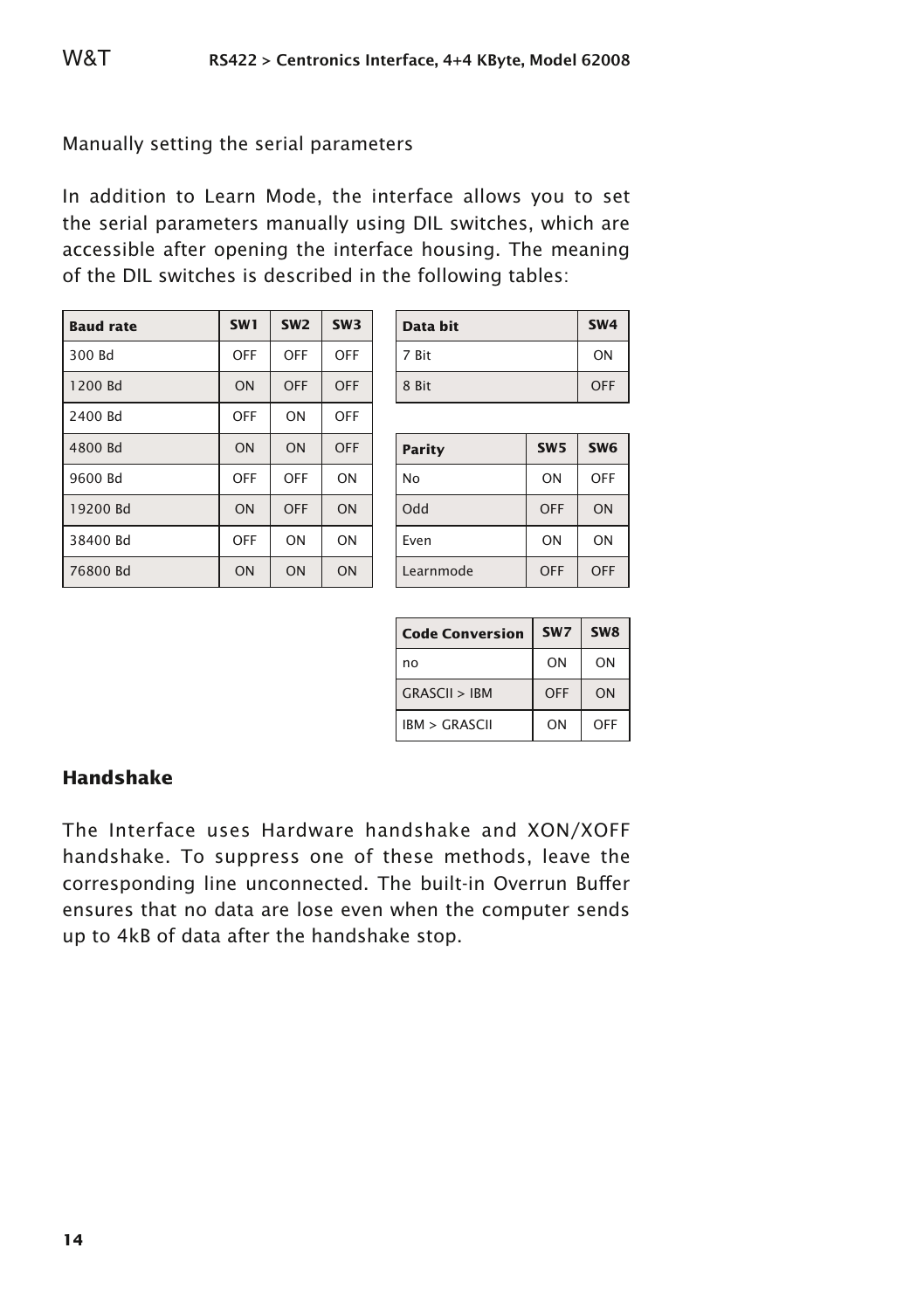# **Connector and pinouts**

The RS422 connection on the interface is configured as a 25 pin SUB-D female connector. The pinouts for this connector must in general be adapted to the pinouts of the data source when installing the device. This can be done using an adapter cable or by modifying the interface plug assignments. The interface pin assignments are shown in the following table.

| Pin# | <b>Signal</b>       |
|------|---------------------|
| 10   | Data Out A (-)      |
| 11   | Data In A (-)       |
| 14   | Signal GND          |
| 15   | Handshake Out A (-) |
| 16   | Handshake Out B (+) |
| 22   | Data Out $B (+)$    |
| 23   | Data In $B (+)$     |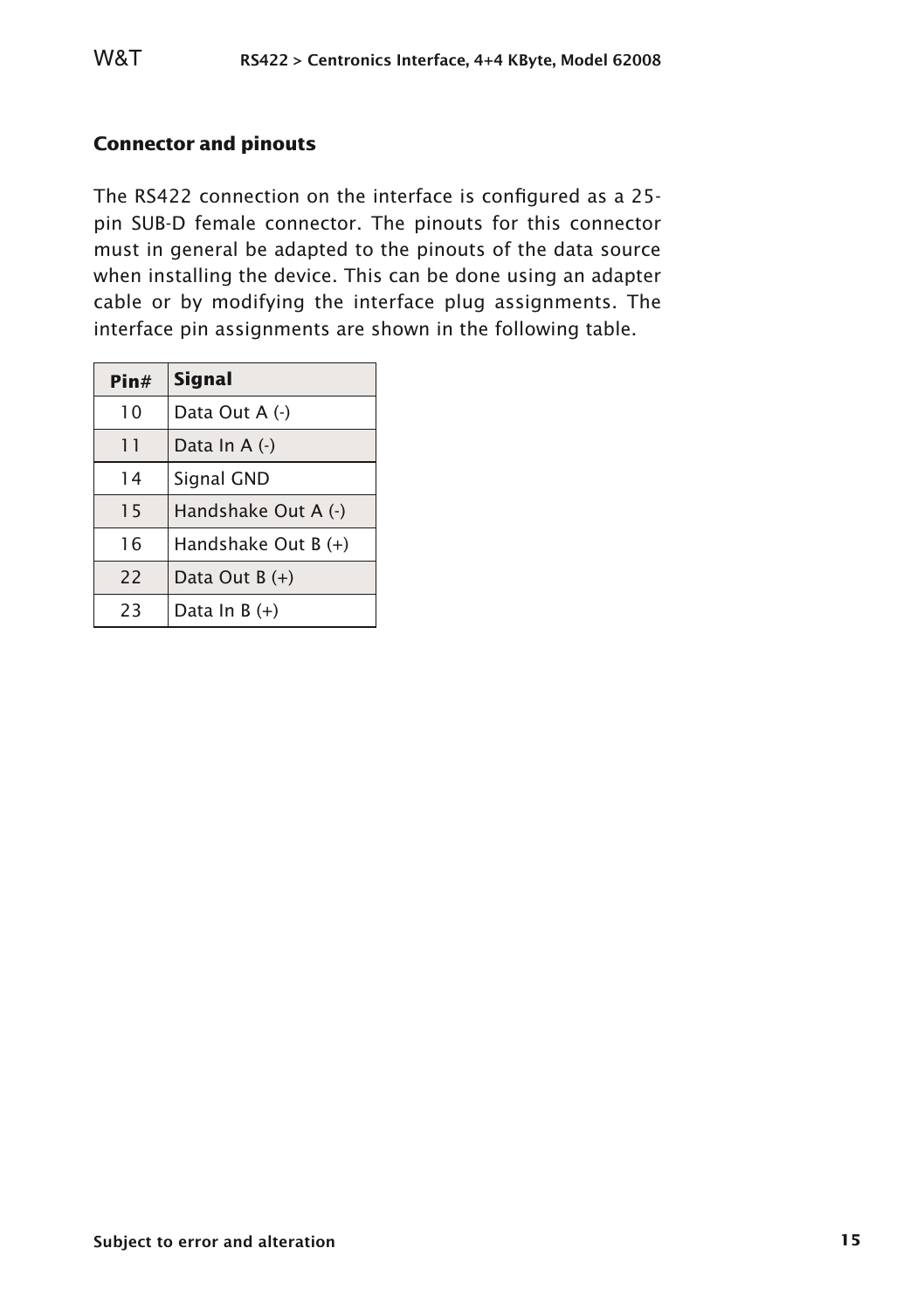# **Technical Specifications**

| Baud rate:    | 300.76800 baud                        |
|---------------|---------------------------------------|
| Data format:  | 7,8 data bits, No, Even, Odd Parity   |
| Handshake:    | DTR-, XON-/XOFF-Handshake             |
| Buffer:       | 8 KByte (4 + 4 KByte overrun buffer)  |
| Power supply: | AC adaptor provided                   |
| Current draw: | typ. $50 \text{ mA}$                  |
| Input:        | 25-pole SUB-D female connector incl.  |
|               | 2m connection cable on the device     |
| Output:       | 36-pin Centronics male, Interface can |
|               | be plugged directly into the printer  |
| Housing:      | Plastic enclosure, 75x61x20 mm        |
| Weight:       | 425 g incl. power supply              |
| Packing list: | Interface RS422 > Centronics          |
|               | AC adaptor for office use             |
|               |                                       |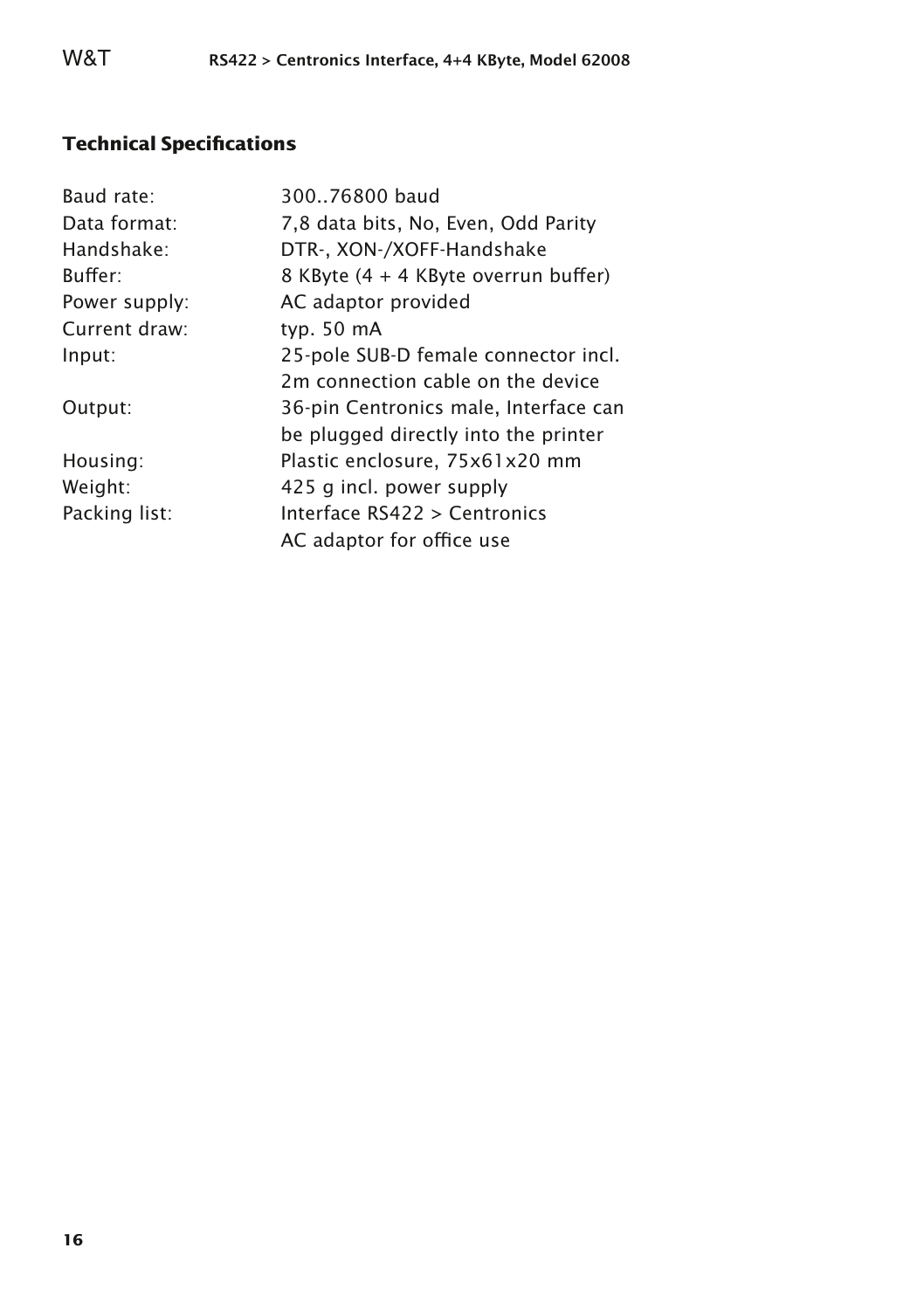# **RS422 > Centronics Interface, 1+1KByte, Model 62009**

The 62009 Interface permits parallel printers or plotters to be connected to any data source having a serial RS422 port.

#### **Function**

When installing, the data format of the Interface must match the format used by the data source. The RS422 parameters can be set either by using DIL switches inside the Interface (see table) or using automatic format detection in "Learn-Mode".

# **Learn-Mode**

To initialize Learn-Mode you must press the button on the interface converter as the Interface is being turned on. After releasing the button the current setting of the Interface is output on the connected printer. Next a page of any desired text should be sent to the Interface for purposes of format detection. The detected RS422 parameters are output on the printer and automatically stored in a non-volatile EEPROM. The next the the Interface is turned on (without holding the red key down), the Interface carries out its normal function using the newly detected parameters. Learn-Mode can be repeated as often as desired.

In normaly operation pressing the button once clears the built-in buffer (Clear). Pressing it twice prints out the buffer contents again (Copy).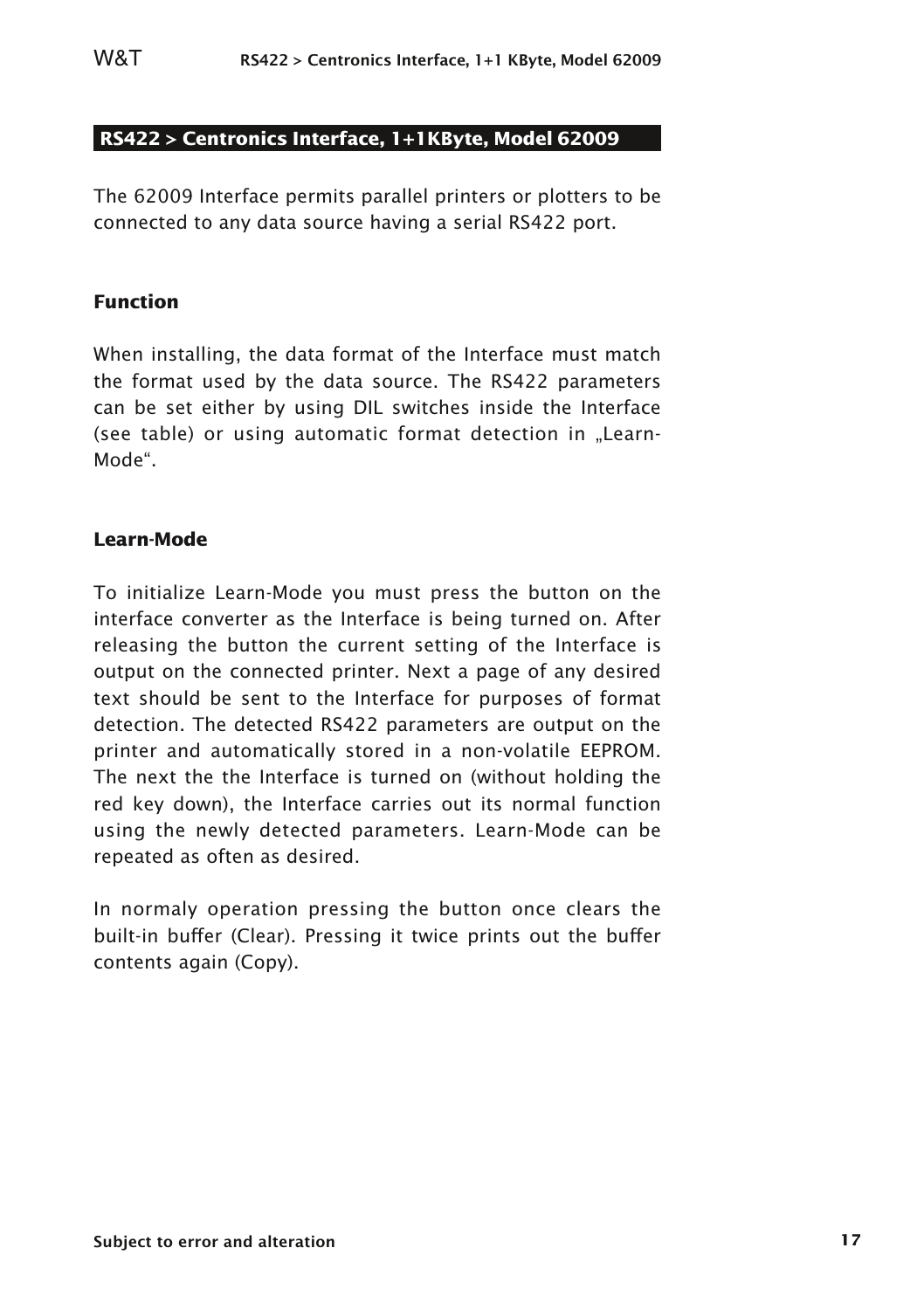# **Manual setting of the RS422 parameters**

In addition to Learn-Mode, the Interface allows you to set the RS422 parameters manually using DIL switches accessible by opening the Interface housing. The meaning of the DIL switches can be taken from the table below:

| <b>Baudrate</b> | SW <sub>1</sub> | SW <sub>2</sub> | SW <sub>3</sub> |
|-----------------|-----------------|-----------------|-----------------|
| 300 Bd          | OFF             | OFF             | OFF             |
| 1200 Bd         | ON              | OFF             | OFF             |
| 2400 Bd         | OFF             | ON              | OFF             |
| 4800 Bd         | ON              | ON              | OFF             |
| 9600 Bd         | OFF             | OFF             | ON              |
| 19200 Bd        | ON              | OFF             | ON              |
| 38400 Bd        | OFF             | ON              | ON              |
| 76800 Bd        | ON              | ON              | ON              |

| <b>Databit</b> | SW <sub>4</sub> |
|----------------|-----------------|
| 7 Bit          | ON              |
| 8 Bit          | OFF             |

| Parity    | SW <sub>5</sub> | SW <sub>6</sub> |
|-----------|-----------------|-----------------|
| No        | ON              | OFF             |
| Odd       | OFF             | ON              |
| Even      | ON              | ON              |
| Learnmode | OFF             | OFF             |

# **SW7 and SW8 must be always ..ON".**

The number of stop bits may be any. Only the format *7 data bits, no parity, 1 stop bit* is not supported by Learn Mode of the interface.

# **Handshake**

The Interface uses Hardware handshake and XON/XOFF handshake. To suppress one of these methods, leave the corresponding line unconnected. The built-in Overrun Buffer ensures that no data are lose even when the computer sends up to 1kB of data after the handshake stop.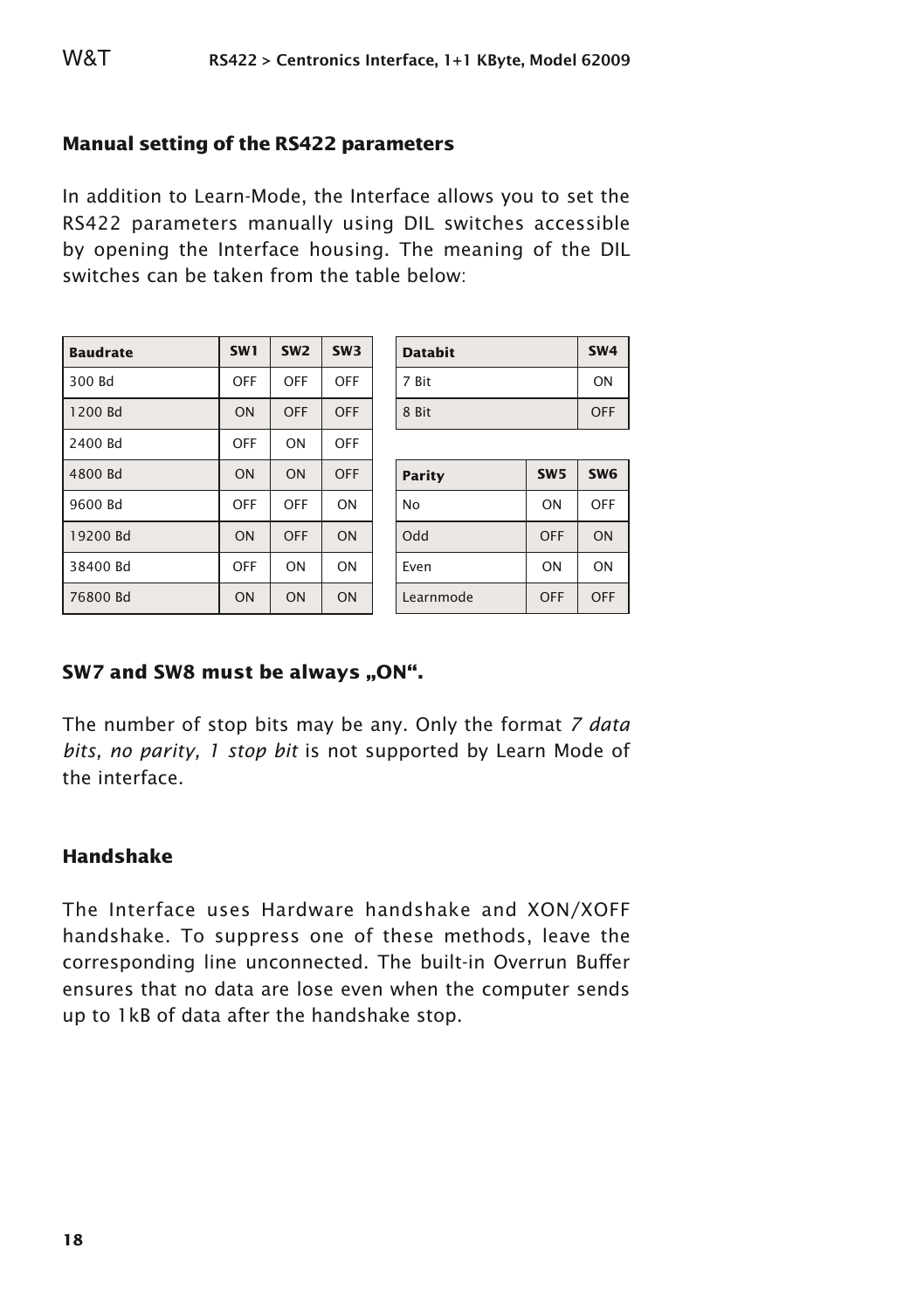## **Connectors and pinouts**

The RS422 connection on the interface is configured as a 25 pin SUB-D female connector. The pinouts for this connector must in general be adapted to the pinouts of the data source when installing the device.

This can be done using an adapter cable or by modifying the interface plug assignments. The interface pin assignments are shown in the following table.

| Pin# | <b>Signal</b>       |
|------|---------------------|
| 10   | Data Out A (-)      |
| 11   | Data In A (-)       |
| 14   | Signal GND          |
| 15   | Handshake Out A (-) |
| 16   | Handshake Out B (+) |
| 22   | Data Out $B (+)$    |
| 23   | Data In B (+)       |